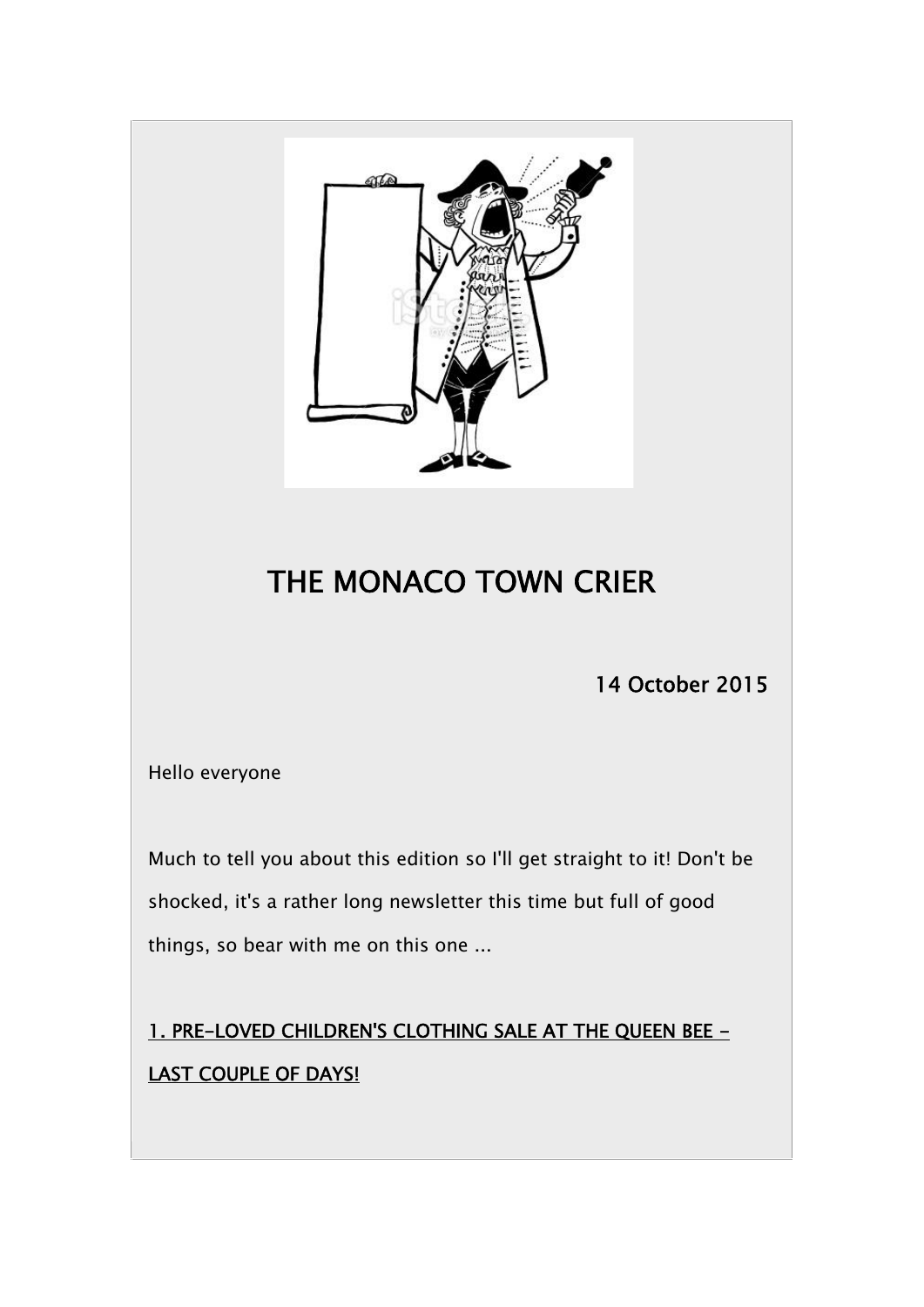Guys and gals, it's the last couple of days to grab some fabulous children's clothing bargains at The Queen Bee shop in Beausoleil. All proceeds go towards the fabulous, hard-working charity, Chances For Children (created to help the children's orphanage in Uganda) so it's a win-win process for all.

Prices range from EUR1 - EUR 20 and there's a good selection of baby clothes, boys-wear, girls-wear and pre-teen.

Go along and grab yourself some great items and help support the charity at the same time! Every little bit helps. Thank you.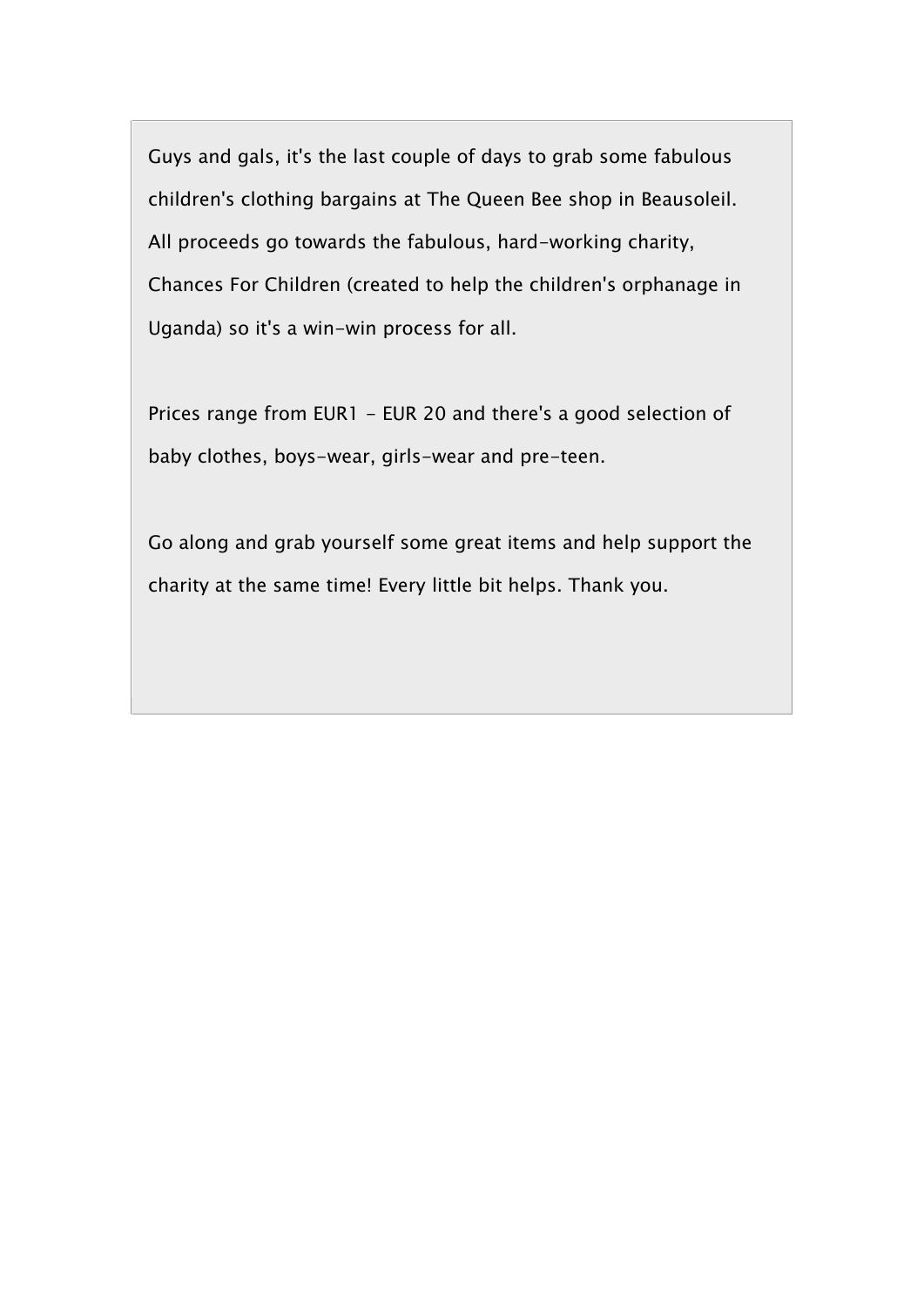

#### **2. REFUGEE AID COTE D'AZUR**

The wonderful Tenille Fisher, with the help of big-hearted Gilly Rosano, has been out and about collecting essential winter items for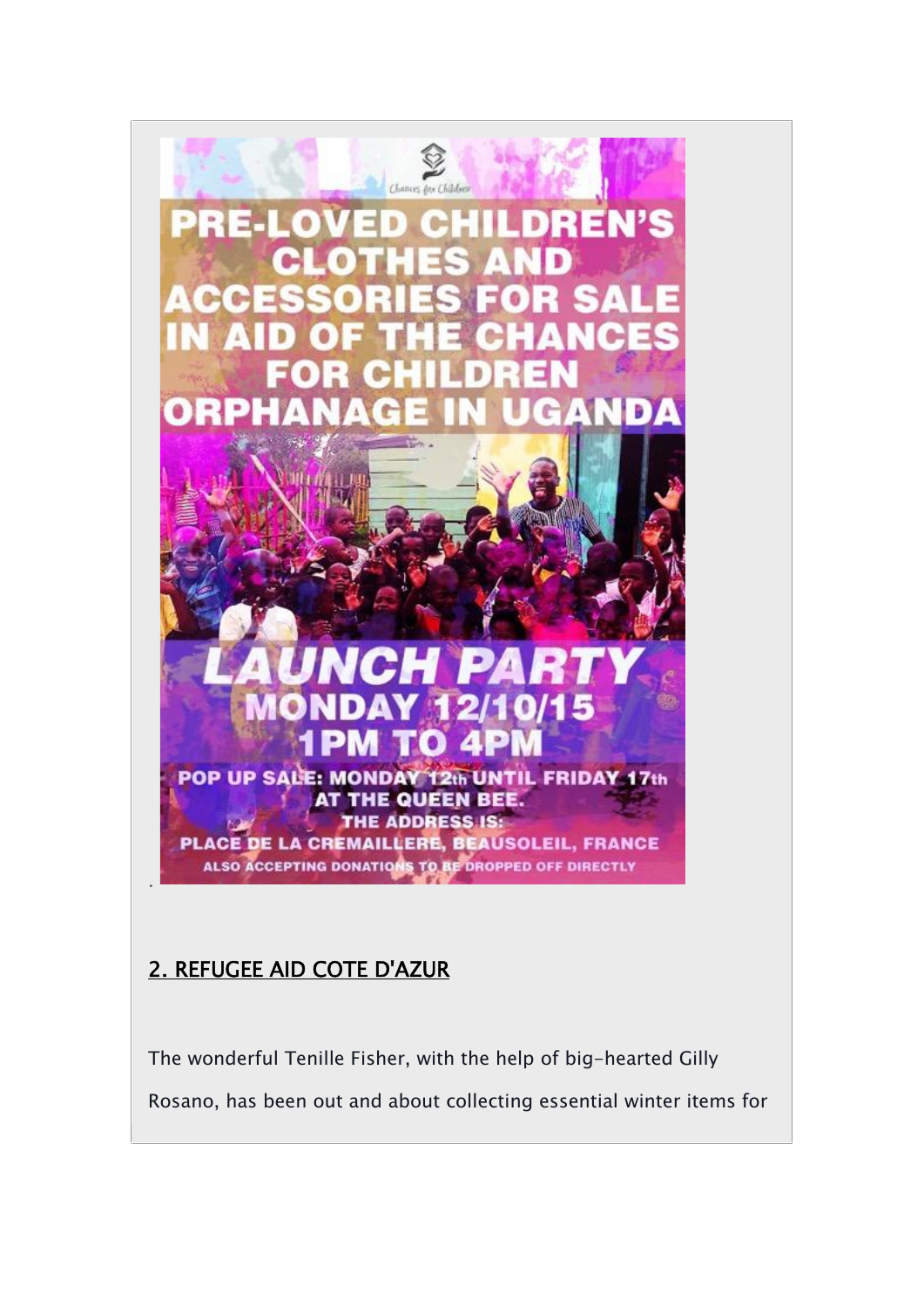the charity Refugee Aid Cote d'Azur this week.

Here's Tenille to tell you all about how you too can help:

"I have been working alongside the founders of the Facebook page REFUGEE AID COTE D'AZUR to aid and raise awareness for the hundreds of thousands of displaced people across the Middle East. Whilst efforts continue close to us on the Italian border, many people have reached out to the group with a desire to help those further afield. A non-profit organization called Nasraya Ad Dema is an aid organization and fully registered charity, who run a camp in Dohuk, for approximately 1000 families displaced from their home town of Mosul, Iraq's second largest city. Mosul was taken over by Islamic State militants over a year ago and has since forced hundreds of thousands of people to flee their homes. Most of the families in the camp have small children and many expectant mothers.

#### WHAT ARE WE DOING?

A 4 tonne truck is leaving Paris on the  $1<sup>st</sup>$  of December driving directly to Dohuk, Iraq. The brutal Iraq winter is fast approaching so we are reaching out in the hope of claiming donations for warm winter clothing and supplies for the families and staff at the camp.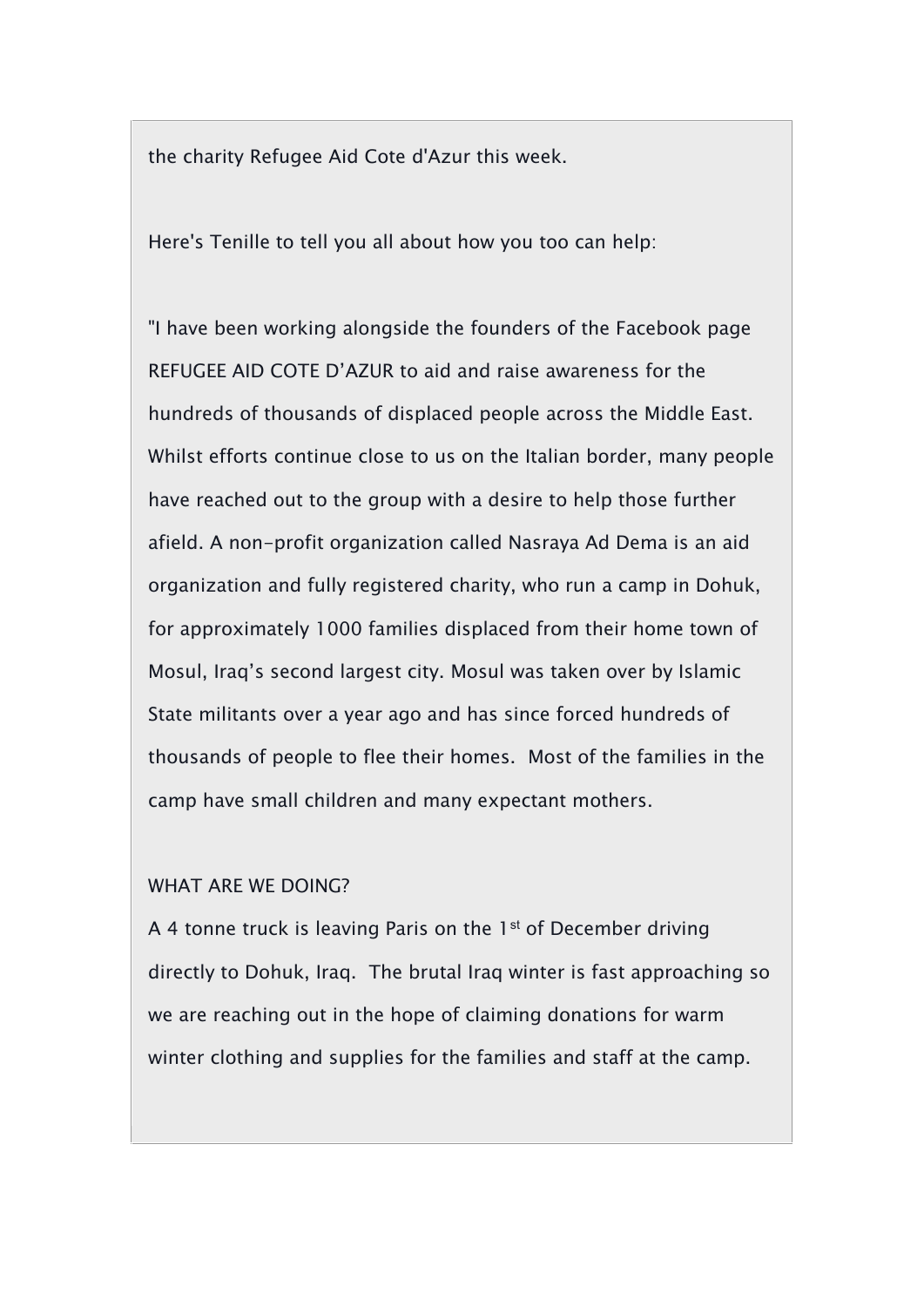In order to get the supplies to Paris and on the truck, we need 'Pallet Sponsorship'

Each pallet will cost approximately 115 $\epsilon$  to get to Paris. If you would like to assist us to cover the cost of one of the pallets or even some of the cost, then please message EMMA COLVIN

at emmascooking@hotmail.com.

Our friends at Antibes Yacht Chandlers have kindly offered to donate the cost of the first pallet, organize the pallet deliveries and to have an account set up for us with the transport provider so as to avoid monies paid into personal accounts.

WHAT DO WE NEED: PLEASE NOTE THAT WE NEED ITEMS IN ALL SIZES FOR MEN, WOMEN, CHILDREN AND BABIES.

**CLOTHING:** ALL CLOTHES MUST BE WINTER, PRACTICAL CLOTHES FOR FREEZING COLD WEATHER!

HATS, SCARFS, GLOVES, COATS, SHOES, JUMPERS, SOCKS/UND ERWEAR, FOR BABIES- BABY GROWS, ALL-IN-ONE OUTSIDE SUITS **FOOD:** PLEASE SEND ONLY FOOD WITH A BEST BEFORE DATE OF AT LEAST SIX MONTHS.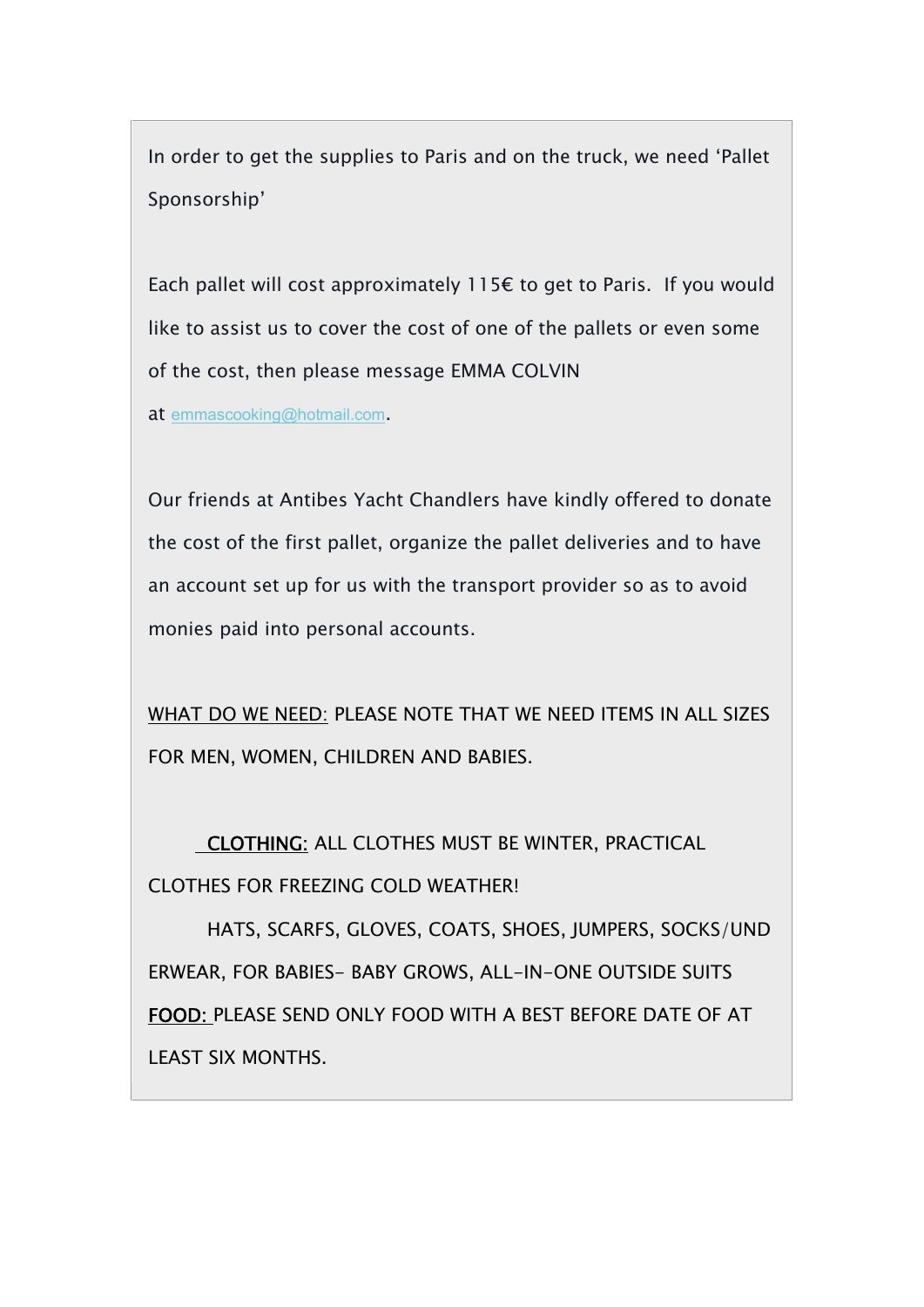RICE, PASTA, COUS COUS, LENTILS, FLOUR, SUGAR/SALT, PACKET SOUP

**HYGIENE PRODUCTS:** SHAMPOO, SHOWER GEL, HAND SOAP, RAZORS, SHAVING GEL/CREAM, TOWELS, COTTON BUDS, DEODORANT, DENTAL FLOSS, TOOTHPASTE, TOOTHBRUSHES, HAIRBRUSHES SANITARY TOWELS, NAPPIES OF ALL SIZES, BABY ITEMS, BOTTLES AND TEATS,

#### **COLLASPABLE LIGHTWEIGHT PRAMS**

#### **SMALL TOYS**

FOR MORE INFORMATION…Please join our facebook page REFUGEE AID COTE D'AZUR or message me directly tjfisher77@gmail.com for any questions you may have.

MONACO CONTACT – TENILLE FISHER , please contact me directly to arrange drop off or collection details.

Below is a video by Nasraya Ad Dema, please do look and share so people can see the wonderful work they are doing.

Lastly, thank you so much for reading and more importantly considering."

https://www.youtube.com/watch?v=p54gfzwmaeE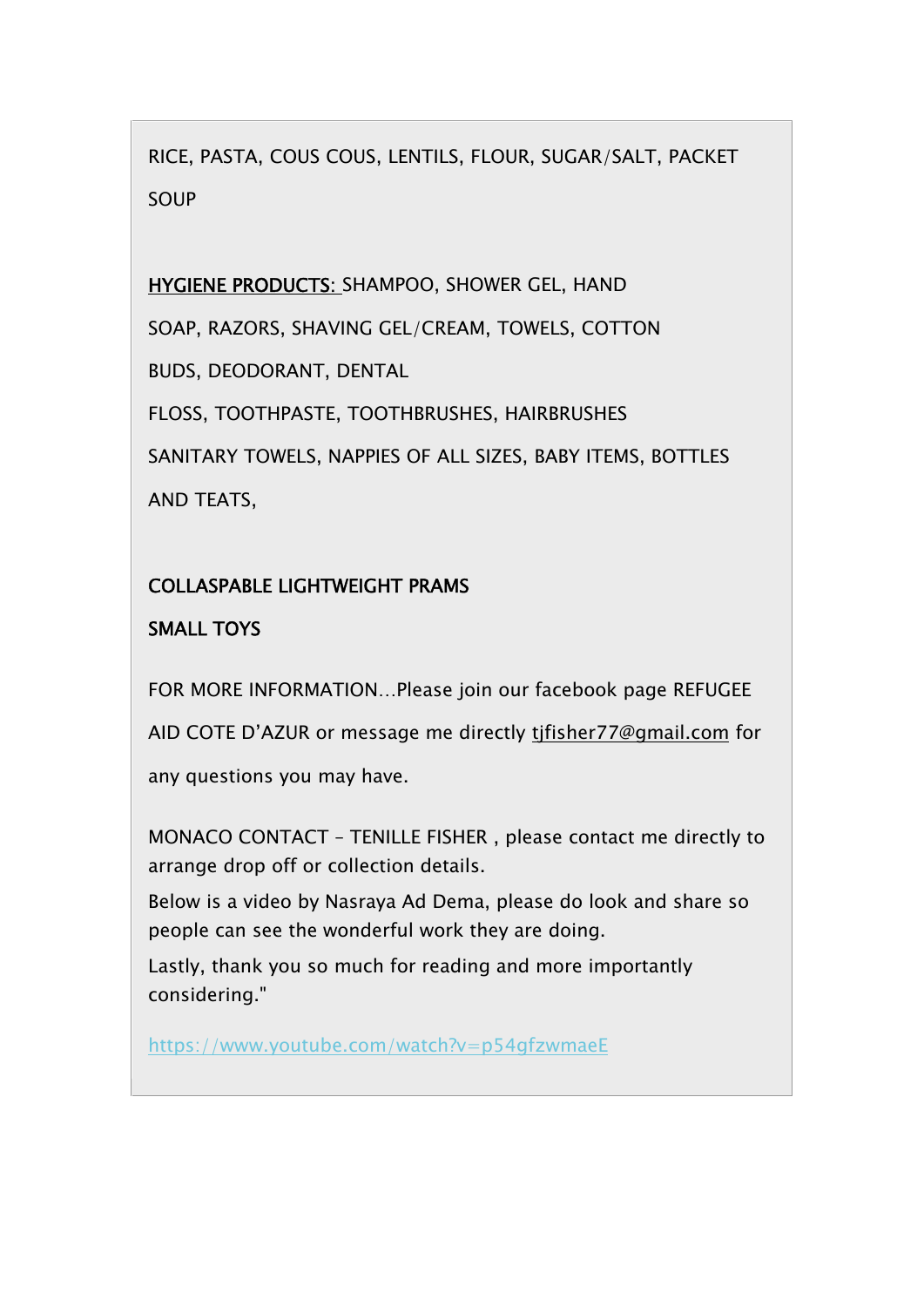#### **3. BLUE TREE MASSAGE**

Wow, I've got to share this experience with you. I am a masseuse myself and am a believer in working alongside fellow bodyworkers rather than pitting against each other. So, when my friends at Blue Tree Massage http://(www.bluetreemassage.com) asked if they could come and show me what they offer, I jumped at the chance. And boy was it heavenly!

One hour of pure perfection is how I'd describe it. The attention to detail that these guys offer is second to none and definitely on the right side of luxury. I adored the massage table set up; the soft, monogramed towels, the silky smooth blanket, the individual leg bolsters.

I loved the fact I could choose the depth of the massage I required too, and the pre-massage tea infusion I wanted to drink, and the oil that would help me fully relax, the incense that appealed to my senses at that moment in time and the background music I wanted to drift away to. It was a truly beautiful experience and Roel made me fall asleep - so good was his relaxation technique!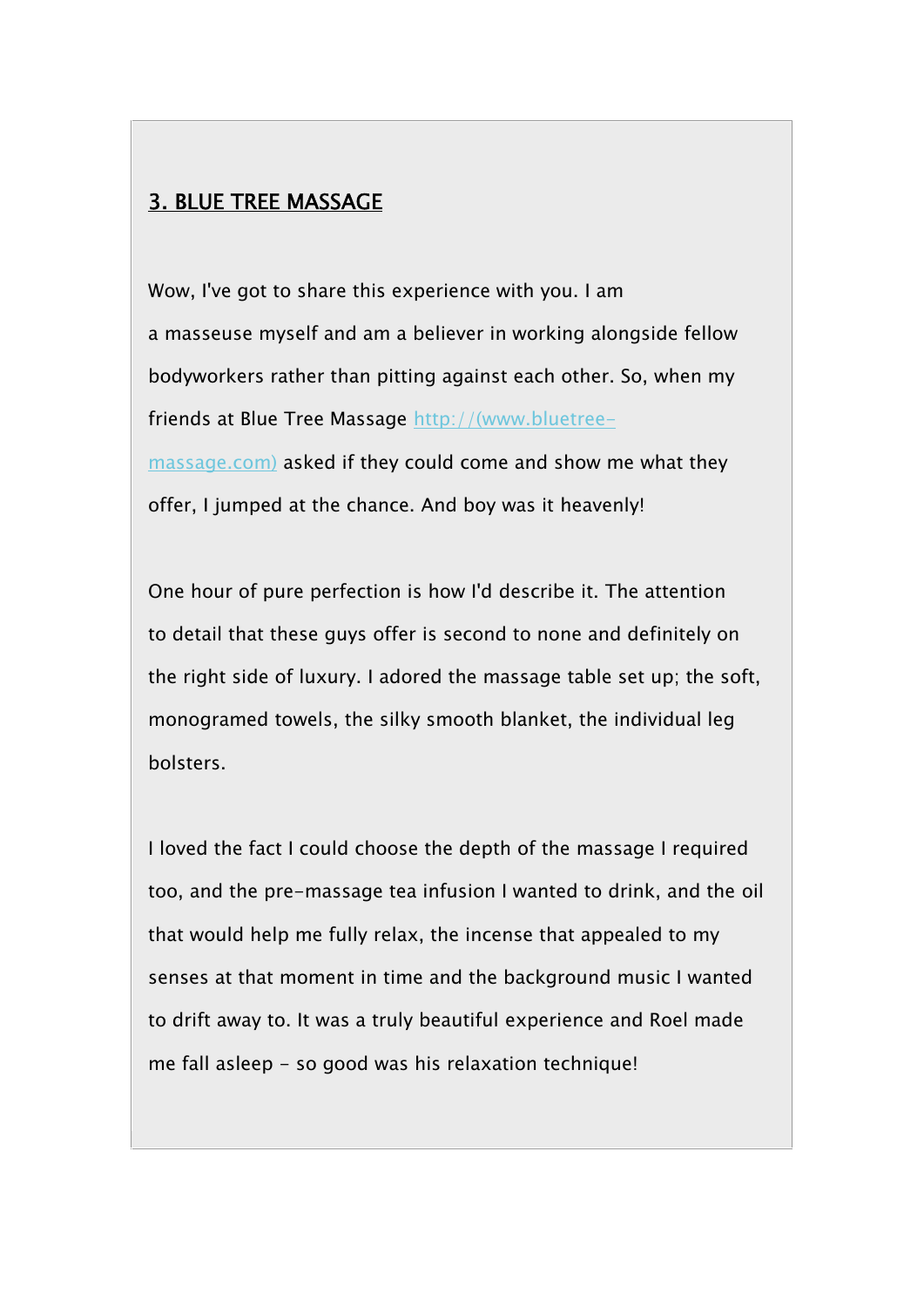I can highly recommend Blue Tree Massage. They work differently to me in the sense that they will come out to your home, or private yacht, set up all their equipment and create the perfect Blue Tree ambience right there for you. It's a kind of "bringing the luxury spa to you home" service. They also offer different massage techniques to me, such as Californian, Swedish, Reflexology and Shitasu.

Try them out! Check out their lovely website: http://www.bluetreemassage.com and email: Roel or Joel on: info@bluetreemassage.com for more info.

Great job guys! Thank you SO much :-).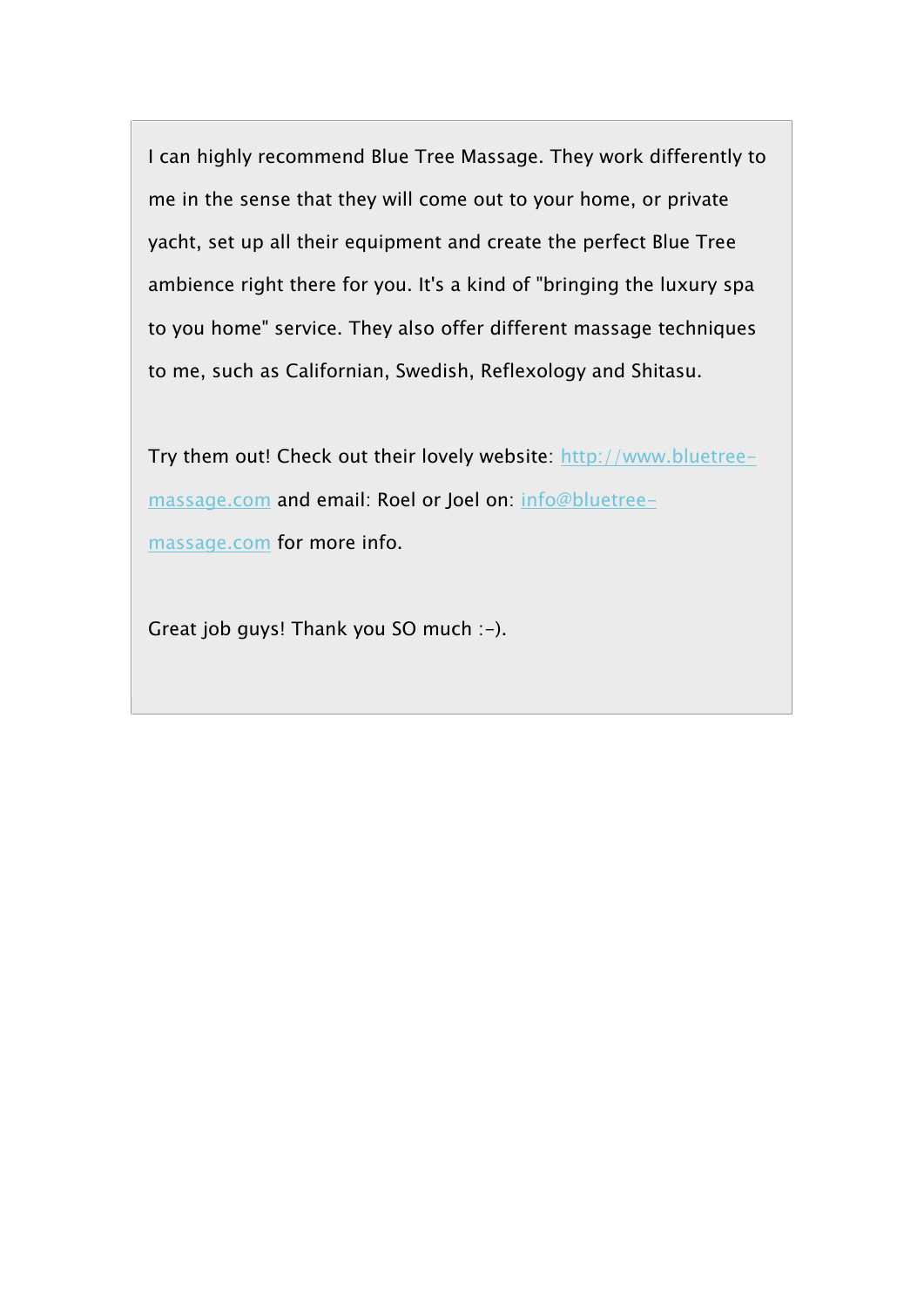

### **4. THE ADVANCED SKIN CLINIC**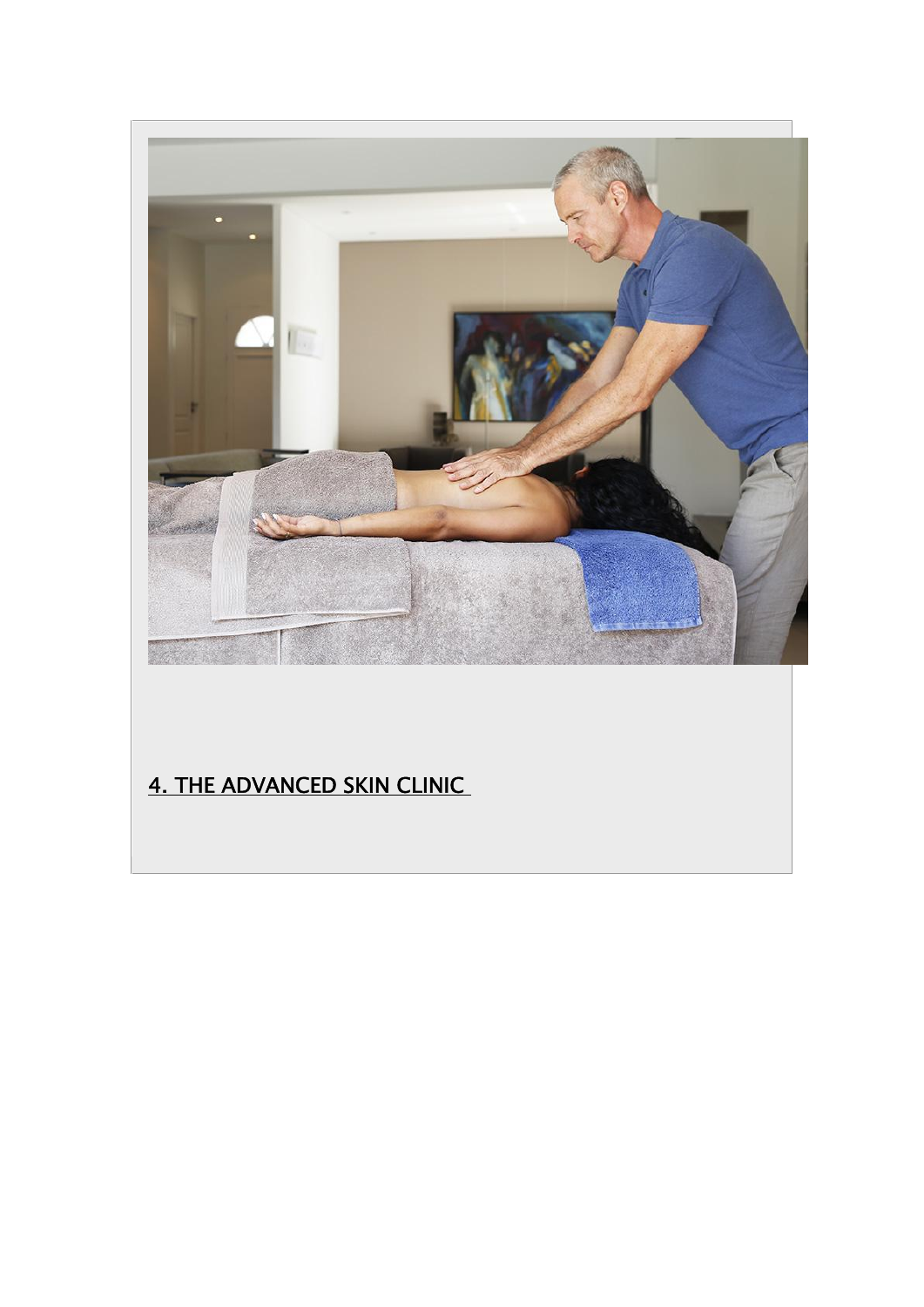

Another amazing experience I enjoyed recently was given by Stephanie at The Advanced Skin Clinic (http://www.advanced-skinclinic.com). Stephanie is currently located in The English Osteopath Clinic in Beausoliel.

To give you a bit of background, Stephanie used to be the Assistant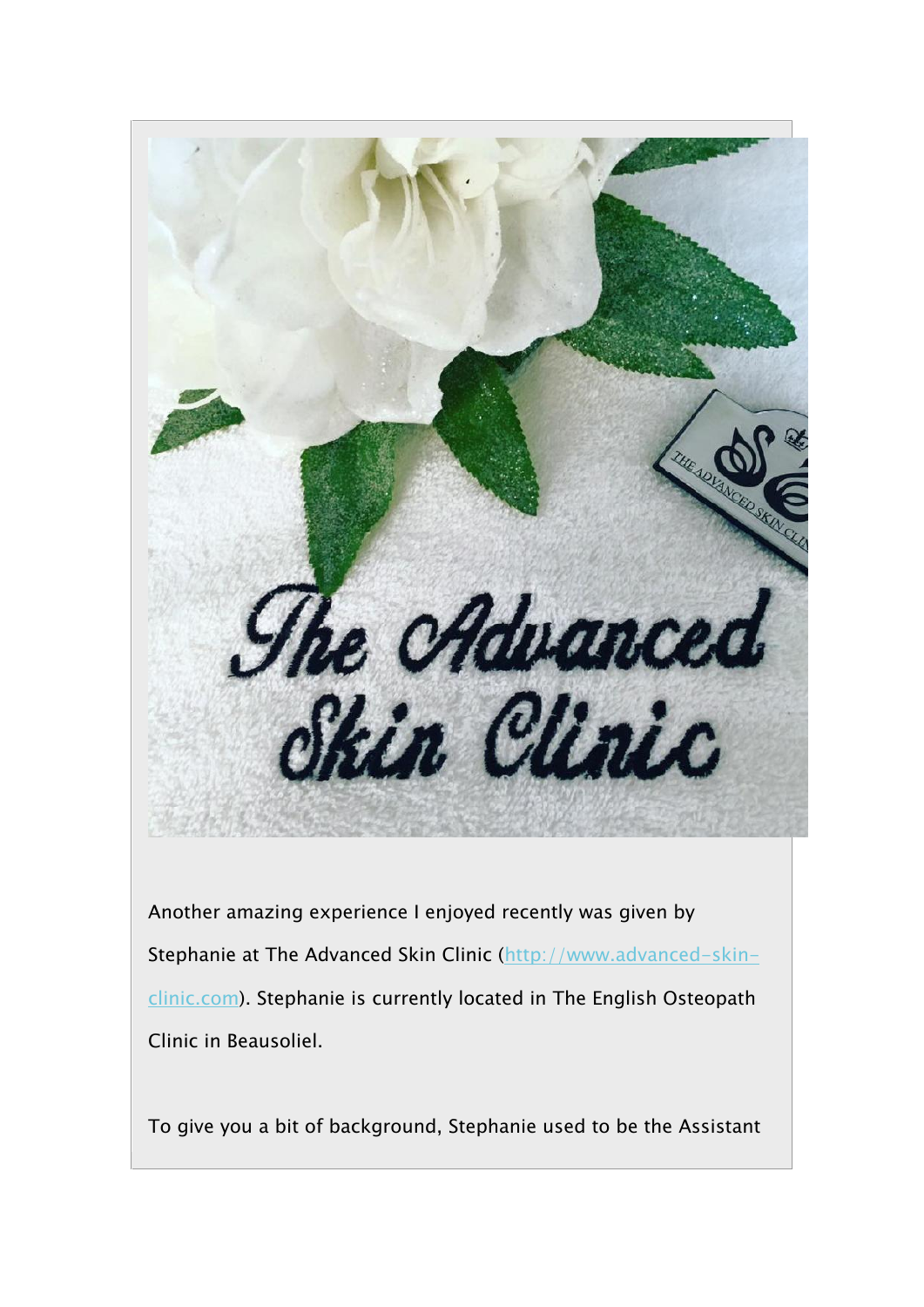Manger at Skin Society in Monaco and is a superbly trained, very knowledgeable and highly recommended skin therapist. She also happens to be a lovely British girl with a super-friendly demeanour.

Her fabulous new business, The Advanced Skin Clinic, offers the same scientifically backed and effective Environ skin care treatments and products that she was previously working with at Skin Society.

For those that have never tried Environ skin care products, I can honestly vouch for the fact that they are simply marvellous and worth every single euro. This is 21st century skin science at it's ultimate level. (Check out the before/after photos on Stephanie's website, you'll be amazed: http://www.advanced-skin-

clinic.com/before-after/

So I went along last week to sample her hour-long Facial Treatment and was literally blown away! After an initial chat about my daily skin care routine, Stephanie gave my face a thorough scrutinising to see which areas that were in more need of some Environ TLC than others! She wanted to try a light peel and then some cosmetic needling with intense vitamin therapy using something called a Ionzyme DF2 machine. I must confess, it didn't mean much to me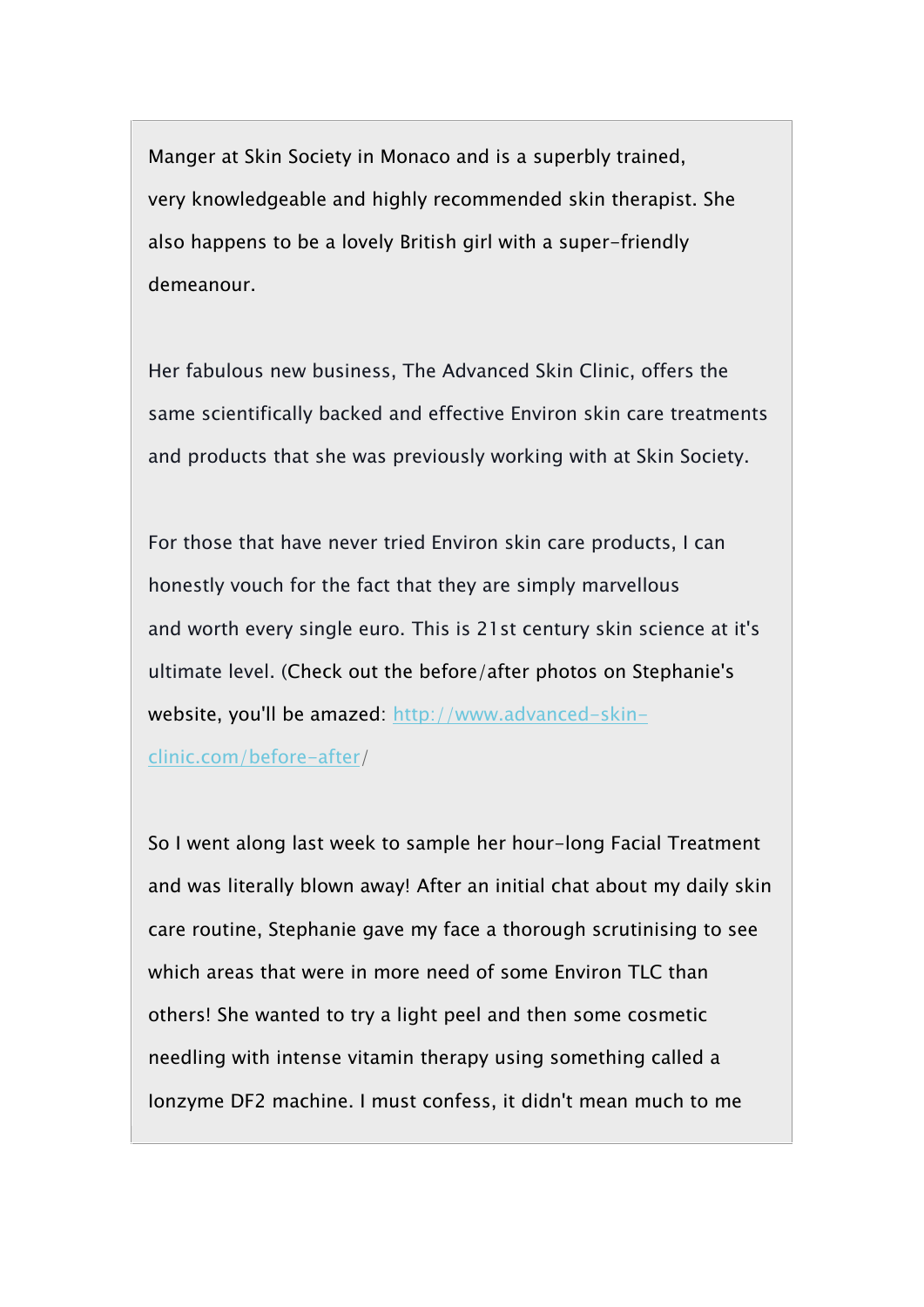but I readily nodded my head to everything she suggested and let her get on with what she knows best.

The session was truly amazing, and so interesting! Stephanie really knows her stuff and and is now an Environ mentor and advisor to other local therapists. My skin tingled with glee as dead skin was removed with the peel and the fresh, glowing skin underneath was treated to light needling which open the pores to allow for the full absorption of the famous vitamin therapy products that Environ are renowned for.

Afterwards my skin felt truly divine, and you could see the difference immediately. I promised myself that I'd be back for more very soon. It had struck home that 'having a facial' was not just a luxurious treat but an essential part of taking better care of my skin.

Go and try for yourself. Give Stephanie a call on :0630408420 or email her at: info@advanced-skin-clinic.com. You won't regret it.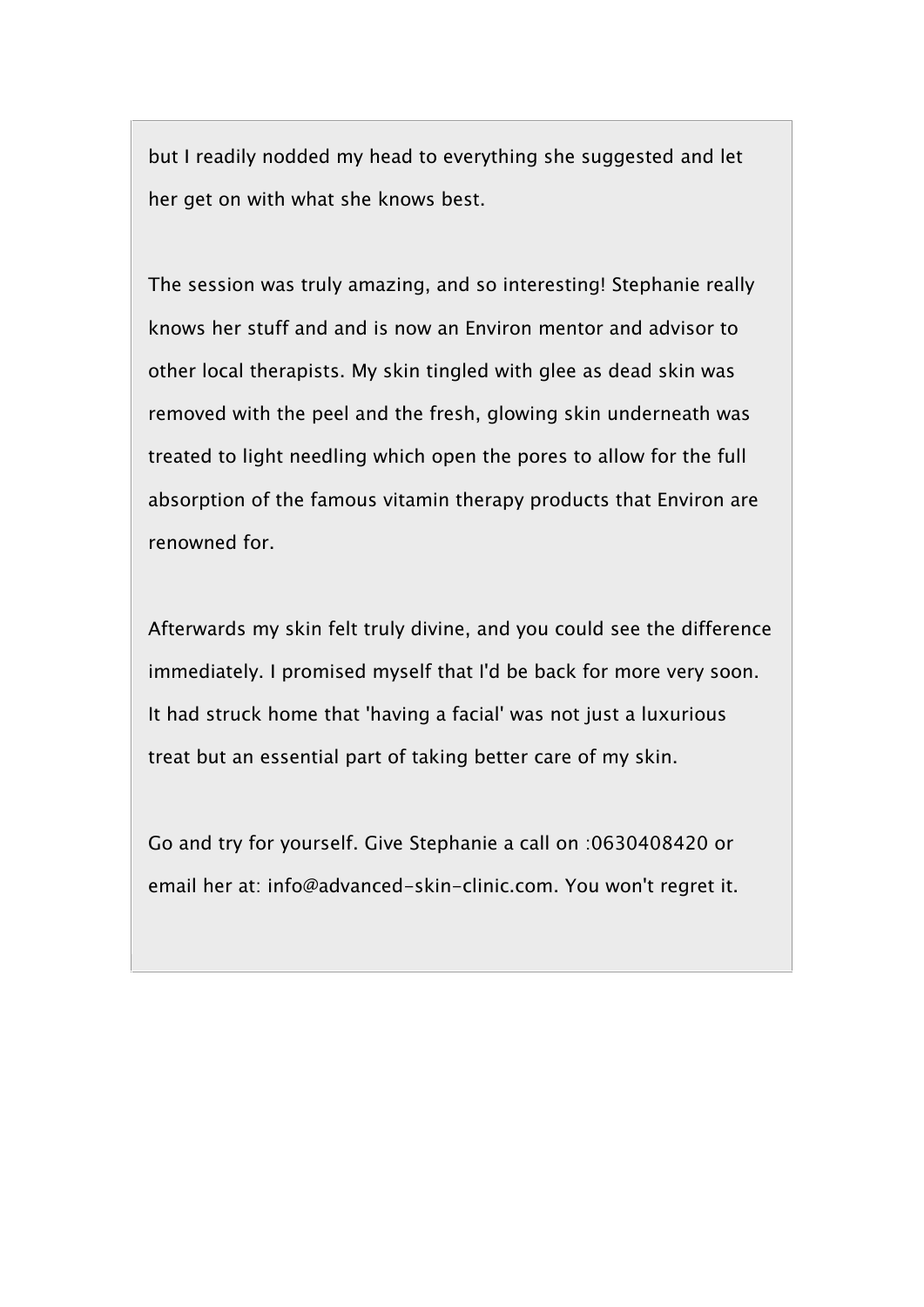

#### **5. CREATIVE WRITING WORKSHOP WITH ALICIA ANKA**

My lovely friend, the highly talented Alicia Anka, is hosting a Creative Writing Workshop over six week period on Tuesdays at Yoga Shala starting on Tuesday 3rd November at 8pm-9.30pm. And, from previous Writing Club experience, I can tell you she's a great person to listen to, bounce ideas off and write alongside!

Check out the link here:

https://gallery.mailchimp.com/8fa314114fef58a2bedbdea3a/files/C REATIVE\_WRITING\_WORKSHOP.docx

In this course, you will explore childhood memories, play with collage, engage in word play, write from photographs, construct a 3D writing object and discover what stories are made of. No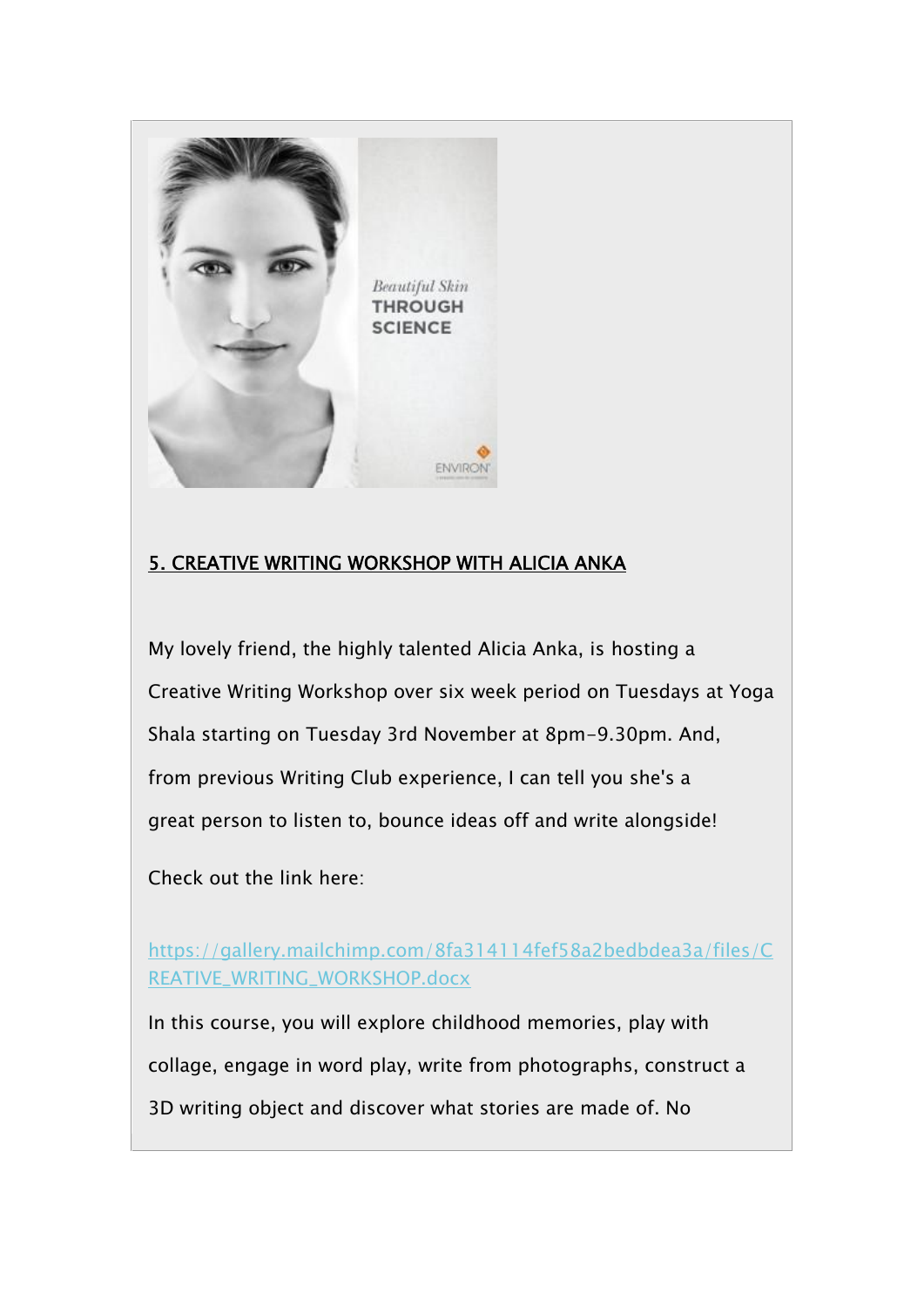experience is necessary, as this is a judgment-free, openhearted workshop designed to strengthen your creative muscles.

Sign me up!

Price is EUR 80. Please contact Alicia on 0678638147 or aliciava@mac.com

#### **6. GINGER LIME AND HONEY**

# gingerlimeandhoney

Lots to fun things to tell you about regarding my own business, Ginger lime and Honey, in the name of Ayurveda, massage, Trigger Point Therapy and general well-being. I'll be sending out a separate monthly GLH newsletter from now on so have a look out for that. I hope you like it, all feedback is welcome!

PHEW! That's it. If you've read until this point then a big WELL DONE!